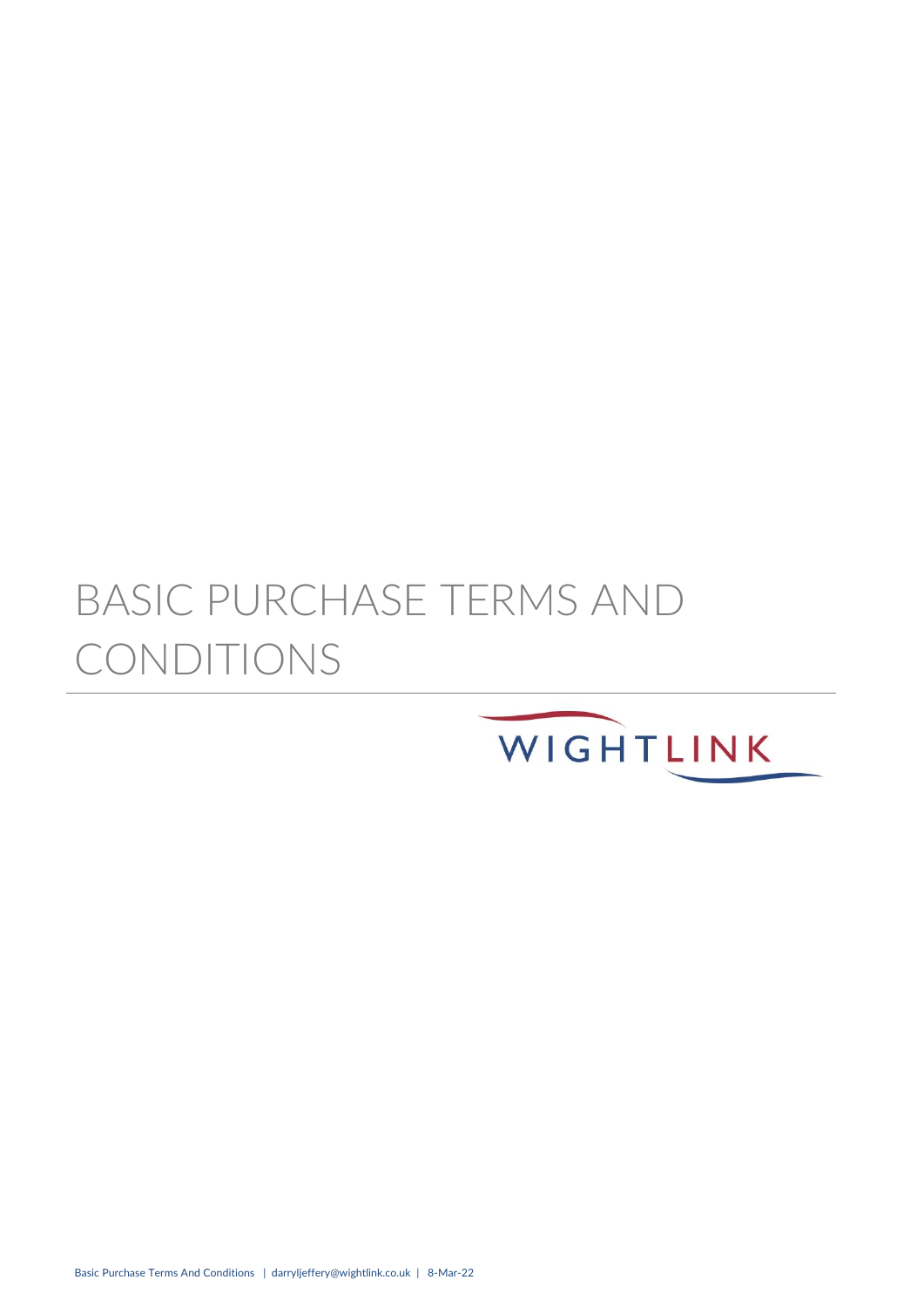# Contents

| 1.  |  |
|-----|--|
| 2.  |  |
| 3.  |  |
| 4.  |  |
| 5.  |  |
| 6.  |  |
| 7.  |  |
| 8.  |  |
| 9.  |  |
| 10. |  |
| 11. |  |
| 12. |  |
| 13. |  |
| 14. |  |
| 15. |  |
| 16. |  |
| 17. |  |
| 18. |  |
| 19. |  |
| 20. |  |
| 21. |  |
| 22. |  |
| 23. |  |
| 24. |  |
| 25. |  |
| 26. |  |
| 27. |  |
| 28. |  |
| 29. |  |

ù,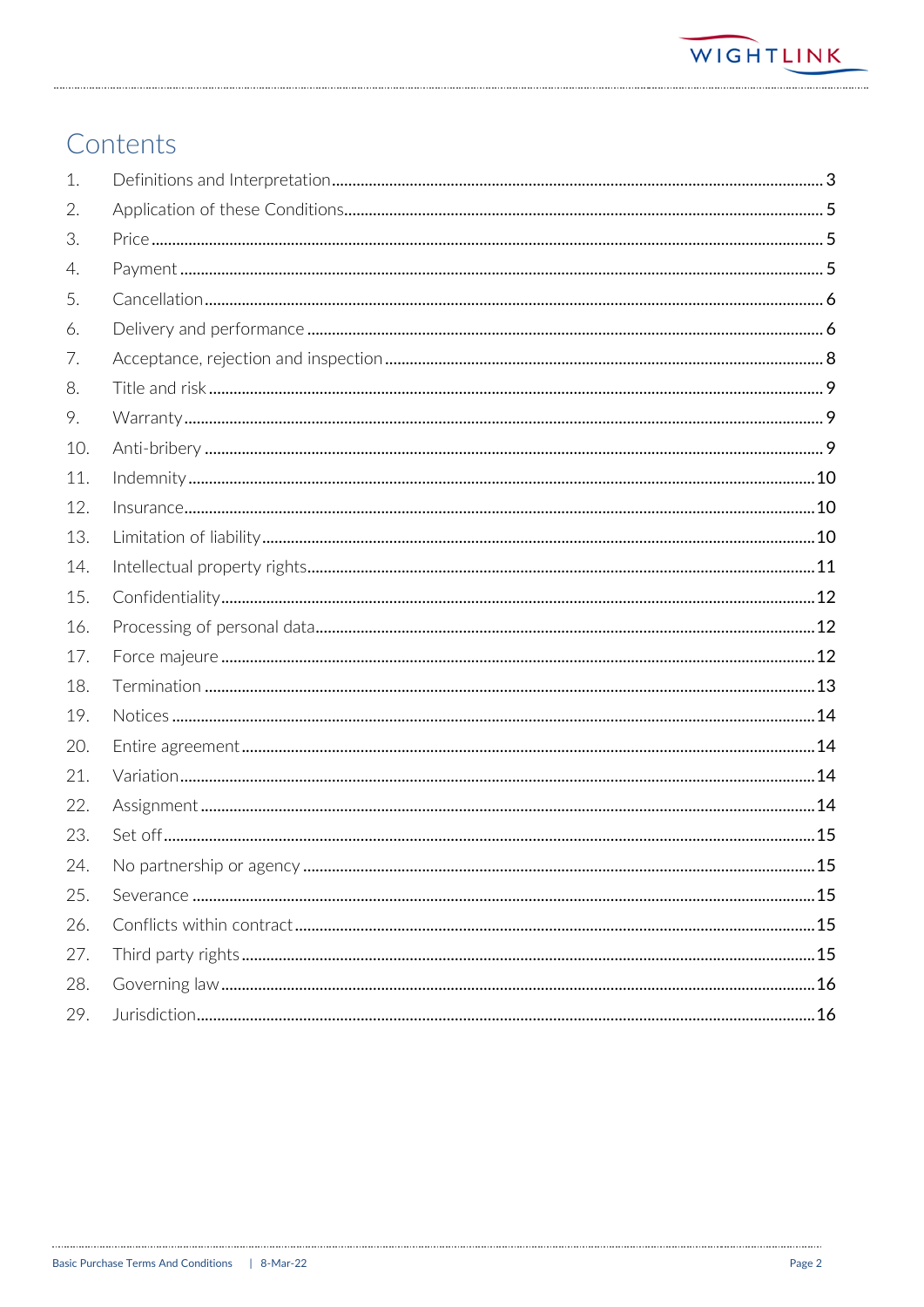# <span id="page-2-0"></span>1. Definitions and Interpretation

1.1 In these Conditions the following definitions apply:

"Bribery Laws" means the Bribery Act 2010 and all other applicable UK legislation, statutory instruments and regulations in relation to bribery or corruption and any similar or equivalent legislation in any other relevant jurisdiction;

"Customer" means Wightlink Limited, a company incorporated in England and Wales (company no. 01059267) whose registered address is at Gunwharf Terminal, Gunwharf Road, Portsmouth, Hampshire, PO1 2LA;

"**Conditions**" means the Customer's terms and conditions of purchase set out in this document;

"Confidential Information" means any commercial, financial or technical information, information relating to the Deliverables, plans, know-how or trade secrets which is obviously confidential or has been identified as such, or which is developed by the Customer in performing its obligations under, or otherwise pursuant to the Contract;

"Contract" means the agreement between the Supplier and the Customer for the sale and purchase of the Deliverables incorporating these Conditions and the Order;

"Data Protection Legislation" means any applicable law relating to the processing, privacy and/or use of Personal Data, as applicable to either party or the Services, including:

- (a) the GDPR;
- (b) the Data Protection Act 2018;
- (c) any laws which implement any such laws;
- (d) any laws that replace, extend, re-enact, consolidate or amend any of the foregoing; and
- (e) all guidance, guidelines, codes of practice and codes of conduct issued by any relevant Data Protection Supervisory Authority relating to such Data Protection Legislation (in each case whether or not legally binding);

"Deliverables" means the Goods or Services or both as the case may be:

"Force Majeure" means an event or sequence of events beyond any party's reasonable control (after exercise of reasonable care to put in place robust back-up and disaster recovery arrangements) preventing or delaying it from performing its obligations under the Contract including an act of God, fire, flood, lightning, earthquake or other natural disaster; war, riot or civil unrest; strike, lockout or boycott or other industrial action except strikes or other industrial disputes involving the Supplier's or its suppliers' workforce;

"GDPR" means the General Data Protection Regulation, Regulation (EU) 2016/679;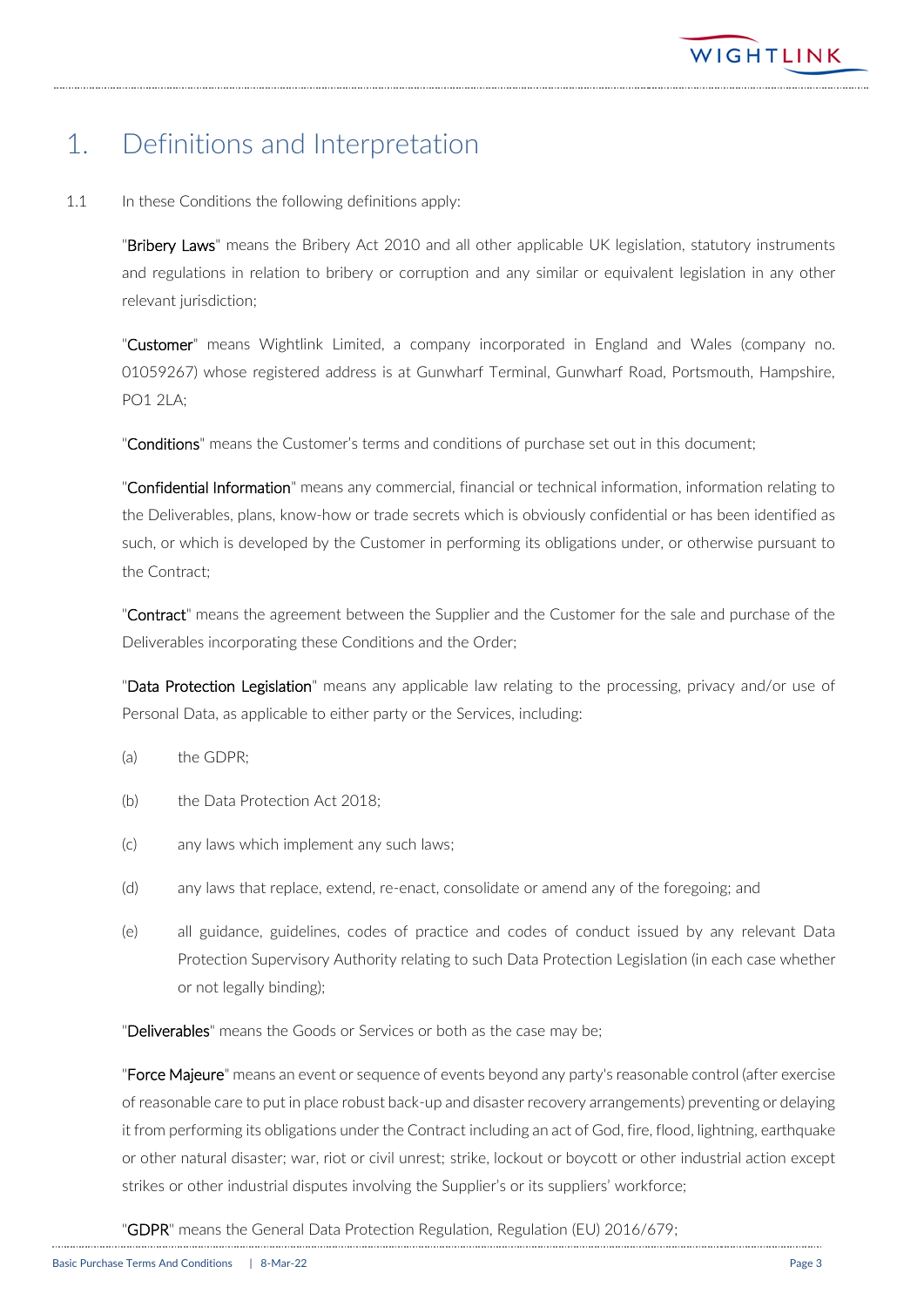

"Goods" means the goods and other physical material set out in the Order and to be supplied by the Supplier to the Customer;

"Intellectual Property Rights" means copyright, patents, know-how, trade secrets, trade marks, trade names, design rights, rights in get-up, rights in goodwill, rights in confidential information, rights to sue for passing off, domain names and all similar rights and, in each case:

- (a) whether registered or not
- (b) including any applications to protect or register such rights
- (c) including all renewals and extensions of such rights or applications
- (d) whether vested, contingent or future
- (e) to which the relevant party is or may be entitled, and
- (f) in whichever part of the world existing;

"Location" means the address(es) for delivery of the Goods and performance of the Services as set out in the Order;

"Order" means the Customer's order for the Deliverables as set out in the Customer's Purchase Order Form;

"Personal Data" shall have the meaning given in the applicable Data Protection Legislation from time to time;

"Price" has the meaning given in clause Error! Reference source not found.;

"processing" has the meaning given in applicable Data Protection Legislation from time to time (and related expressions, including "process", "processing", "processed", and "processes" shall be construed accordingly);

"Processor" shall have the meaning given in applicable Data Protection Legislation from time to time;

"Purchase Order Form" means document through which the Customer may place an order for Goods or Services from the Supplier which shall include (among other things) the number of subscriptions and other services contracted for, the applicable fees, the billing period, and other charges as agreed by the parties from time to time;

"Services" means the services set out in the Order and to be supplied by the Supplier to the Customer;

"Specification" means the description or specification of the Deliverables set out or referred to in the Order; and

"Supplier" means the person who sells the Deliverables to the Customer and whose details are set out in the Order;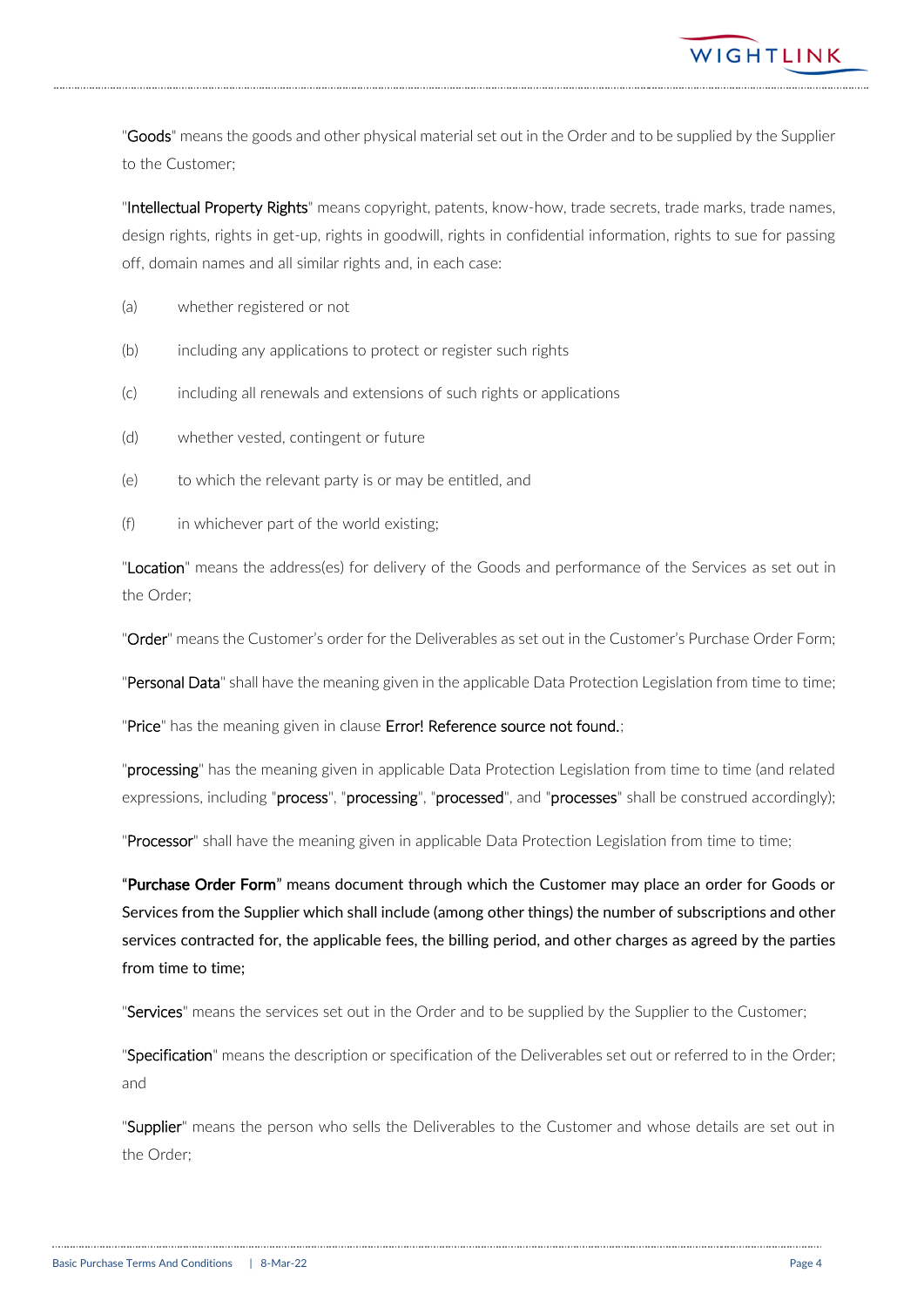# <span id="page-4-0"></span>2. Application of these Conditions

- 2.1 These Conditions and any Order agreed by the parties apply to and form part of the Contract between the Supplier and the Customer. They supersede any previously issued terms and conditions of purchase or supply and shall apply to the supply of both Goods and Services except where the application to one or the other is specified.
- 2.2 No terms or conditions endorsed on, delivered with, or contained in the Supplier's quotation, sales conditions, confirmation of order, specification or other document shall form part of the Contract except to the extent that the Customer otherwise agrees in writing.
- 2.3 No variation of these Conditions or to an Order or to the Contract, shall be binding unless expressly agreed in writing and executed by a duly authorised signatory on behalf of the Customer.
- 2.4 Each Order by the Customer to the Supplier shall be an offer to purchase Deliverables subject to these Conditions.
- 2.5 An Order may be withdrawn or amended by the Customer at any time before acceptance by the Supplier. If the Supplier is unable to accept an Order, it shall notify the Customer promptly.
- 2.6 Acceptance of an Order by the Supplier shall take place when it is expressly accepted, by any other conduct of the Supplier which the Customer reasonably considers is consistent with acceptance of the Order or where the Supplier has not responded within 7 days of receipt of the Order.

#### <span id="page-4-1"></span>3. Price

- 3.1 The Price for the Deliverables shall be as set out in the Order. No increase in the Price may be made after the Order is placed. The Price shall be the full and exclusive remuneration of the Supplier in respect of the performance of the Deliverables. Unless otherwise agreed in writing by the Customer, the charges shall include every cost and expense of the Supplier directly or indirectly incurred in connection with the performance of the Deliverables.
- 3.2 The Price includes all packaging, delivery and unloading required. No extra charges shall be effective unless agreed in writing and signed by the Customer.

# <span id="page-4-2"></span>4. Payment

4.1 The Supplier shall invoice the Customer for: (a) the Goods no sooner than completion of delivery of the Goods or, if later, the Customer's acceptance of the Goods, (b) Services no sooner than completion of performance of the Services or, if later, the Customer's acceptance of the Services.

4.2 The Customer shall pay each validly submitted invoice of the Supplier within 60 days of receipt.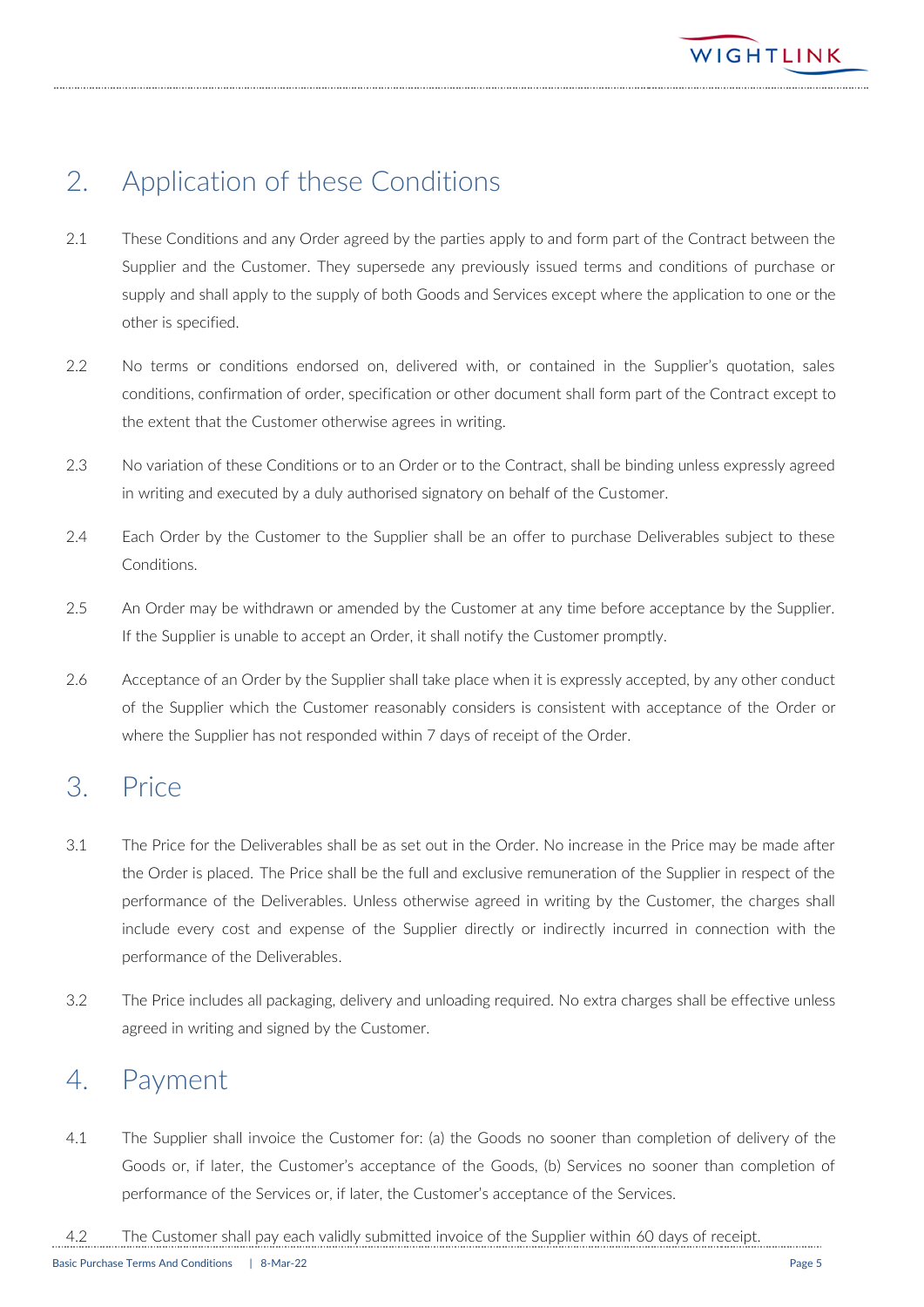

- 4.3 Time of payment is not of the essence. Where sums due under the Contract are not paid in full by the due date, to compensate the Supplier for all loss from the Customer's breach, the Customer shall pay on the sum overdue interest (before and after judgment) on a daily basis until payment in full at the rate of two per cent per annum above the Bank of England base rate. The Supplier acknowledges that this is a substantial remedy for the purposes of the Late Payment of Commercial Debts (Interest) Act 1998.
- 4.4 VAT shall be charged by the Supplier and paid by the Customer at the then applicable rate.
- 4.5 All invoices raised by the Supplier must display the Supplier's name, company registration number and, where applicable, the VAT number and any VAT due on the invoice or in a format as otherwise stated by the Customer. The Supplier must also include all supporting documentation applicable to the invoice including, but not limited to, valid receipts for expenses, signed timesheets and vessel stamp.

#### <span id="page-5-0"></span>5. Cancellation

5.1 The Customer shall have the right to cancel the Order for the Deliverables or for any part of the Deliverables which have not yet been, in the case of Goods, delivered to, and in the case of Services, performed for, the Customer.

#### <span id="page-5-1"></span>6. Delivery and Performance

- 6.1 The Goods shall be delivered by the Supplier to the Location on the date(s) specified in the Order. The Goods shall be deemed delivered by the Supplier only on arrival of the Goods at the Location.
- 6.2 The Supplier shall ensure that the Goods shall:
	- 6.2.1 correspond with their description and any applicable Goods Specification;
	- 6.2.2 be of satisfactory quality (within the meaning of the Sale of Goods Act 1979) and fit for any purpose held out by the Supplier or made known to the Supplier by the Customer, expressly or by implication, and in this respect the Customer relies on the Supplier's skill and judgement;
	- 6.2.3 where they are manufactured products, be free from defects in design, materials and workmanship and remain so for 12 months after delivery; and
	- 6.2.4 comply with all applicable statutory and regulatory requirements relating to the manufacture, labelling, packaging, storage, handling and delivery of the Goods.
- 6.3 The Services shall be performed by the Supplier at the Location on the date(s) specified in the Order. The Services shall be deemed delivered by the Supplier only on completion of the performance of the Services at the Location.
- 6.4 In providing the Services, the Supplier shall: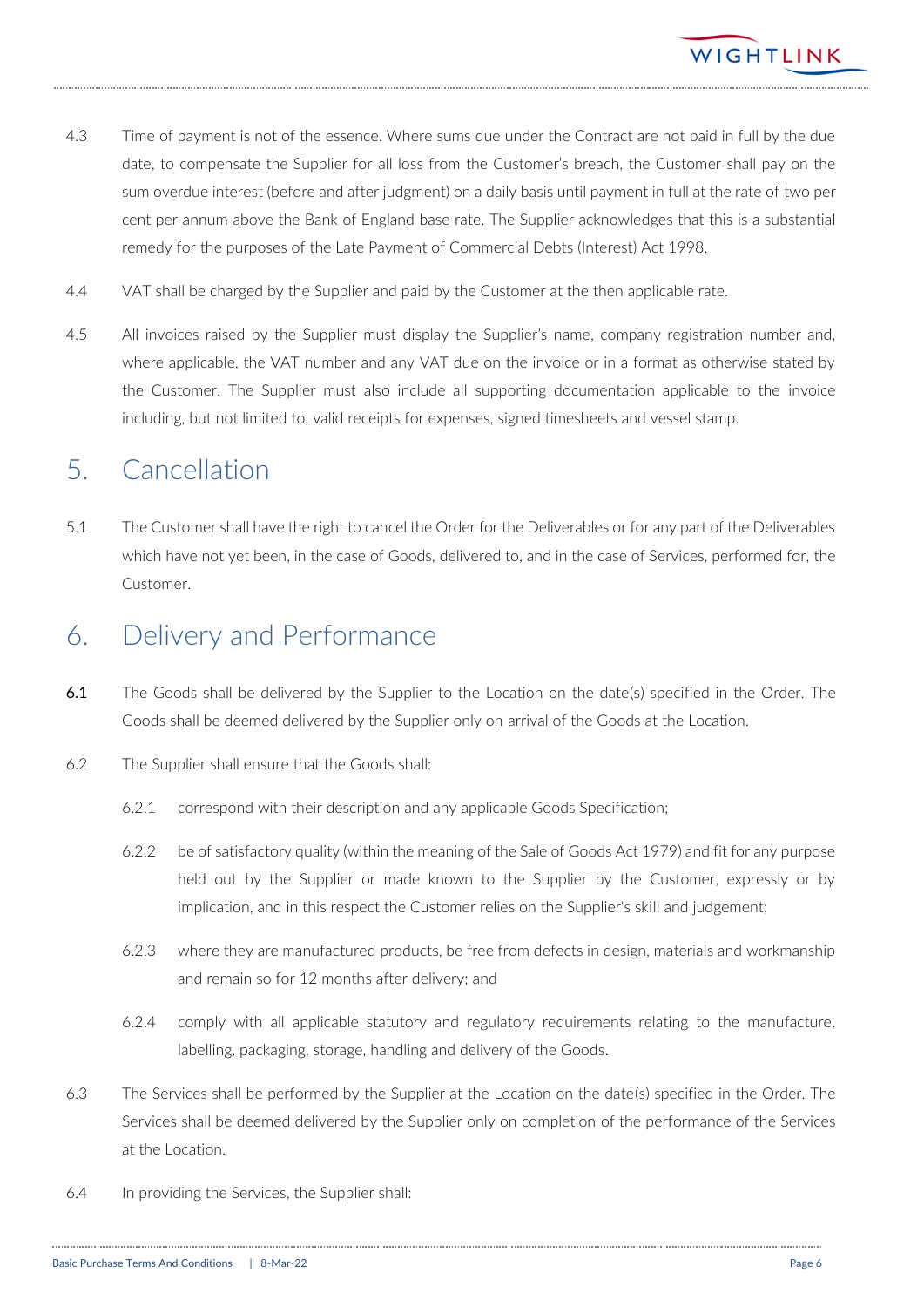- 6.4.1 co-operate with the Customer in all matters relating to the Services, and comply with all instructions of the Customer;
- 6.4.2 perform the Services with the best care, skill and diligence in accordance with best practice in the Supplier's industry, profession or trade;
- 6.4.3 use personnel who are suitably skilled and experienced to perform tasks assigned to them, and in sufficient number to ensure that the Supplier's obligations are fulfilled in accordance with the Contract;
- 6.4.4 ensure that the Services will conform with all descriptions, standards and specifications set out in the Service Specification, and that the Deliverables shall be fit for any purpose that the Customer expressly or impliedly makes known to the Supplier;
- 6.4.5 provide all equipment, tools and vehicles and such other items as are required to provide the Services;
- 6.4.6 use the best quality goods, materials, standards and techniques, and ensure that the Deliverables, and all goods and materials supplied and used in the Services or transferred to the Customer, will be free from defects in workmanship, installation and design;
- 6.4.7 obtain and at all times maintain all licences and consents which may be required for the provision of the Services;
- 6.4.8 observe all health and safety rules and regulations and any other security requirements that apply at any of the Customer's premises;
- 6.4.9 hold all materials, equipment and tools, drawings, specifications and data supplied by the Customer to the Supplier (Customer Materials) in safe custody at its own risk, maintain the Customer Materials in good condition until returned to the Customer, and not dispose or use the Customer Materials other than in accordance with the Customer's written instructions or authorisation;
- 6.4.10 not do or omit to do anything which may cause the Customer to lose any licence, authority, consent or permission upon which it relies for the purposes of conducting its business, and the Supplier acknowledges that the Customer may rely or act on the Services;
- 6.5 The Deliverables shall not be delivered by or performed in instalments unless otherwise agreed in writing by the Customer.
- 6.6 Time of delivery or performance (as the case may be) is of the essence. If the Supplier fails to deliver any of the Goods or perform any of the Services by the date specified in the Order, the Customer shall (without prejudice to its other rights and remedies) be entitled at the Customer's sole discretion:
	- 6.6.1 to terminate the Contract in whole or in part;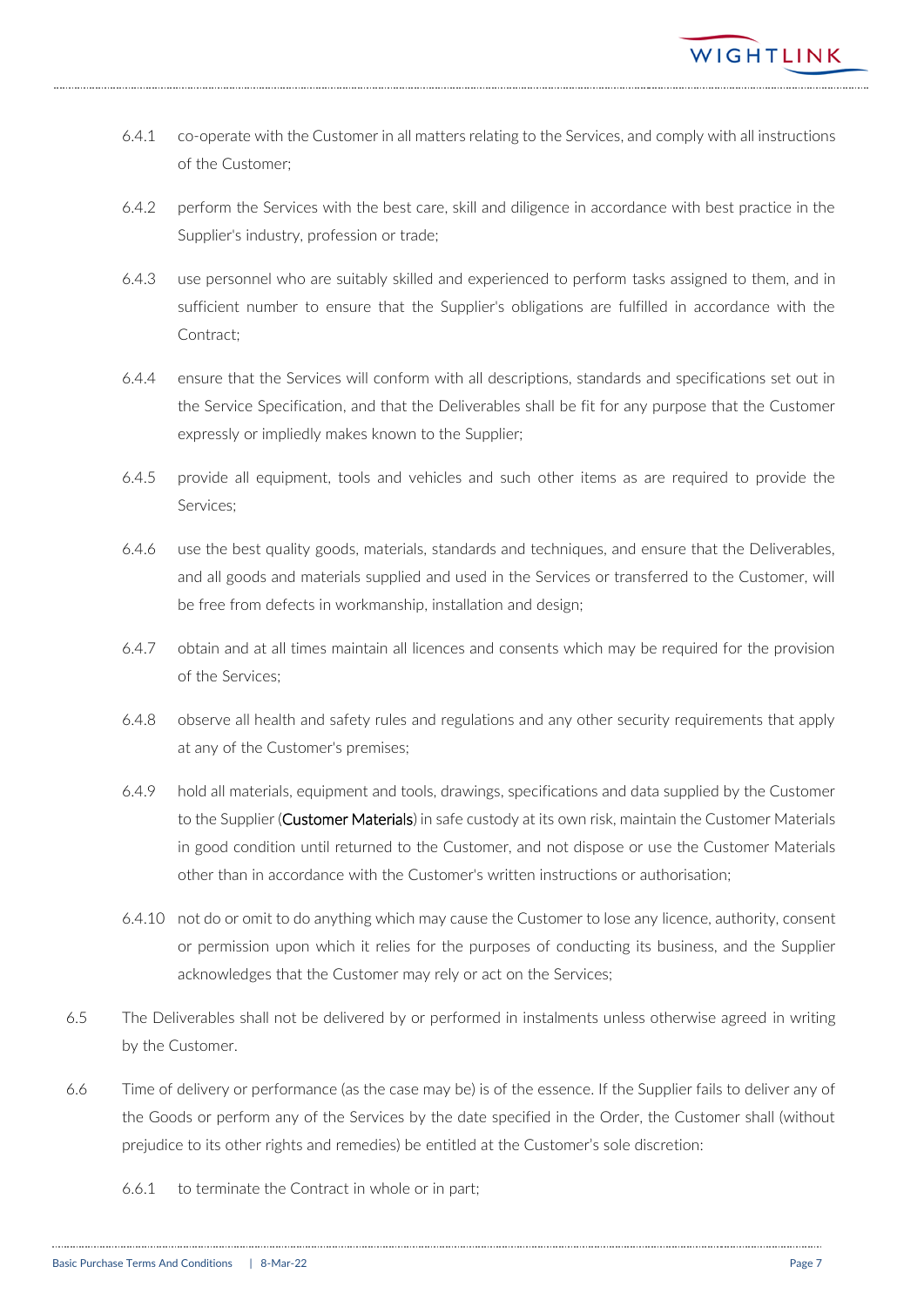- 6.6.2 to refuse to accept any subsequent performance of the Deliverables which the Supplier attempts to make;
- 6.6.3 to purchase the same or similar Deliverables from a supplier other than the Supplier;
- 6.6.4 to recover from the Supplier all costs and losses resulting to the Customer, including the amount by which the price payable by the Customer to acquire those Deliverables from another supplier exceeds the price payable under the Contract and any loss of profit;
- 6.6.5 to require a refund from the Supplier of sums paid in advance for Services that the Supplier has not provided and/or Goods that it has not delivered;
- 6.6.6 to claim damages for any additional costs, loss or expenses incurred by the Customer which are in any way attributable to the Supplier's failure to meet such dates; and
- 6.6.7 all or any of the foregoing.

# <span id="page-7-0"></span>7. Acceptance, Rejection and Inspection

- 7.1 The Customer shall not have accepted, or be deemed to have accepted, the Deliverables until the Acceptance Conditions, as defined in clause 7.2, are fulfilled.
- 7.2 The Acceptance Conditions are that:
	- 7.2.1 for Goods, the Goods have been delivered to or at the Location;
	- 7.2.2 for Services, the Services have been performed at the Location; and
	- 7.2.3 the Customer has notified the Supplier in writing that the Deliverables have been delivered or performed (as the case may be) in full compliance with the terms and conditions of the Contract.
- 7.3 The Customer shall be entitled to reject any Deliverables which are not in full compliance with the terms and conditions of the Contract. Any acceptance of defective, late or incomplete Deliverables or any payment made in respect thereof, shall not constitute a waiver of any of the Customer's rights and remedies, including its right to reject. If the Goods are rejected due to the volume of the Goods exceeding the tolerances (if any) specified in the Order, the Supplier shall promptly and at its own cost arrange for redelivery of the correct volume.
- 7.4 Any rejected Goods may be returned to the Supplier by the Customer at the Supplier's cost and risk. The Supplier shall pay to the Customer a reasonable charge for storing and returning any of the Goods overdelivered or rejected.
- 7.5 The Supplier shall ensure that at all times it has and maintains all the licences, permissions, authorisations, consents and permits that it needs to carry out its obligations under the Contract in respect of the Goods.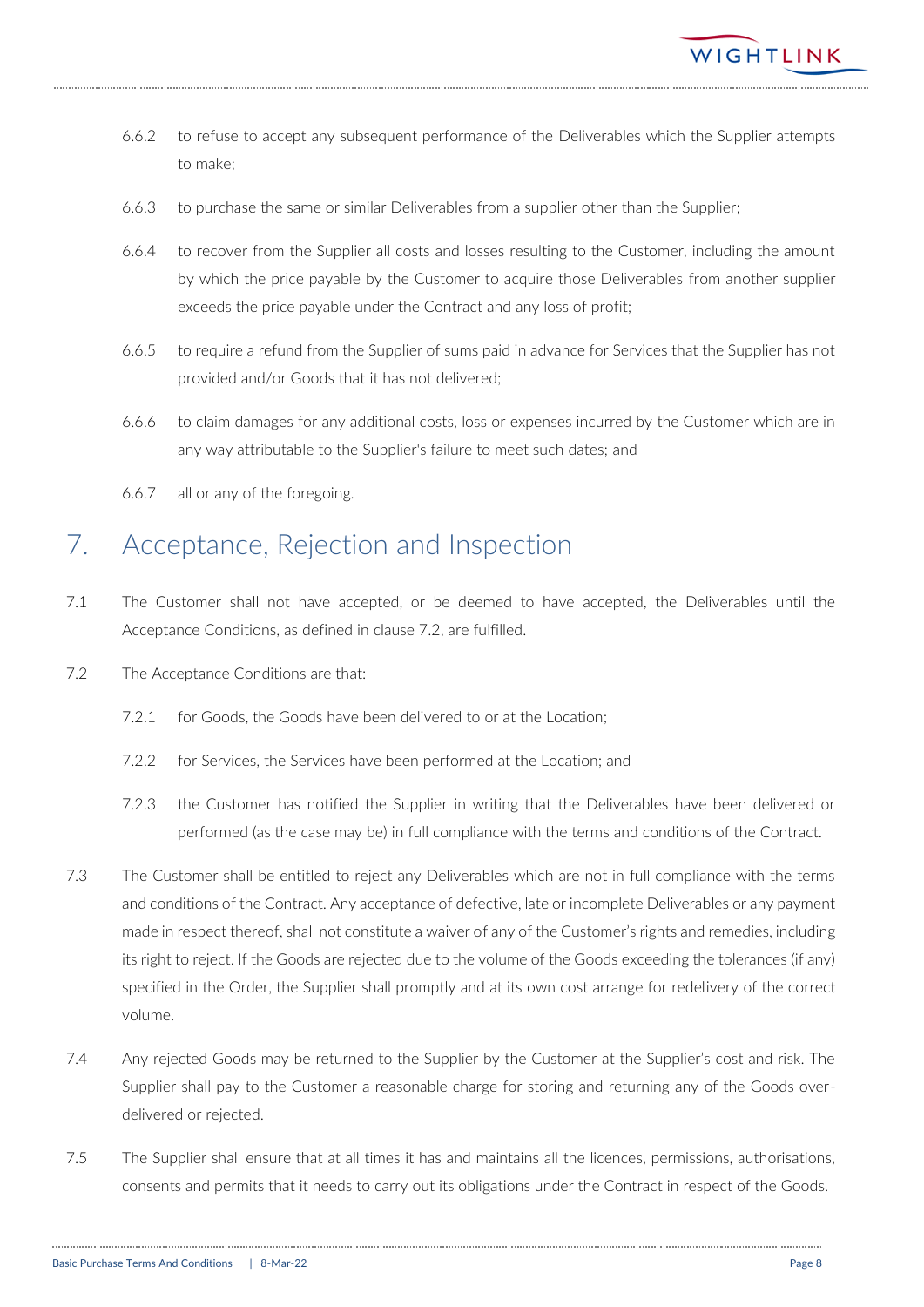

## <span id="page-8-0"></span>8. Title and Risk

- 8.1 Risk in the Goods shall pass to the Customer on delivery and when the Customer has accepted the Goods as conforming in every respect with the Contract.
- 8.2 Title to the Goods shall pass to the Customer on the sooner of: (a) payment by the Customer for the Goods; or (b) delivery of the Goods to the Customer.

#### <span id="page-8-1"></span>9. Warranty

- <span id="page-8-3"></span>9.1 The Supplier warrants and represents that, for a period of 12 months from acceptance (the Warranty Period), the Deliverables shall:
	- 9.1.1 conform to any sample, their description and to the Specification;
	- 9.1.2 be free from defects in design, material and workmanship;
	- 9.1.3 comply with all applicable laws, standards and best industry practice;
	- 9.1.4 if Goods, be of satisfactory quality within the meaning of the Sale of Goods Act 1979; and
	- 9.1.5 if Services, be supplied with reasonable care and skill within the meaning of the Supply of Goods and Services Act 1982, Part II, s 13;
	- 9.1.6 be fit for purpose and any purpose held out by the Supplier and set out in the Order; and
	- 9.1.7 any media on which the results of the Services are supplied shall be of satisfactory quality within the meaning of the Sale of Goods Act 1979.
- 9.2 The Customer may reject any Deliverables that do not comply with clause [9.1](#page-8-3) and the Supplier shall, at the Customer's option, promptly remedy, repair, replace, correct, re-perform or refund the price of any such Deliverables provided that the Customer serves a written notice on the Supplier within the Warranty Period that some or all of the Deliverables do not comply with clause [9.1.](#page-8-3)
- 9.3 The provisions of these Conditions shall apply to any Deliverables that are remedied, repaired, replaced, corrected or re-performed with effect from the date of the delivery or performance of the remedied, repaired, replaced, corrected or re-performed Deliverables.

# <span id="page-8-2"></span>10. Anti-Bribery

- 10.1 Each party shall comply with applicable Bribery Laws including ensuring that it has in place adequate procedures to prevent bribery and use all reasonable endeavours to ensure that:
	- 10.1.1 all of that party's personnel;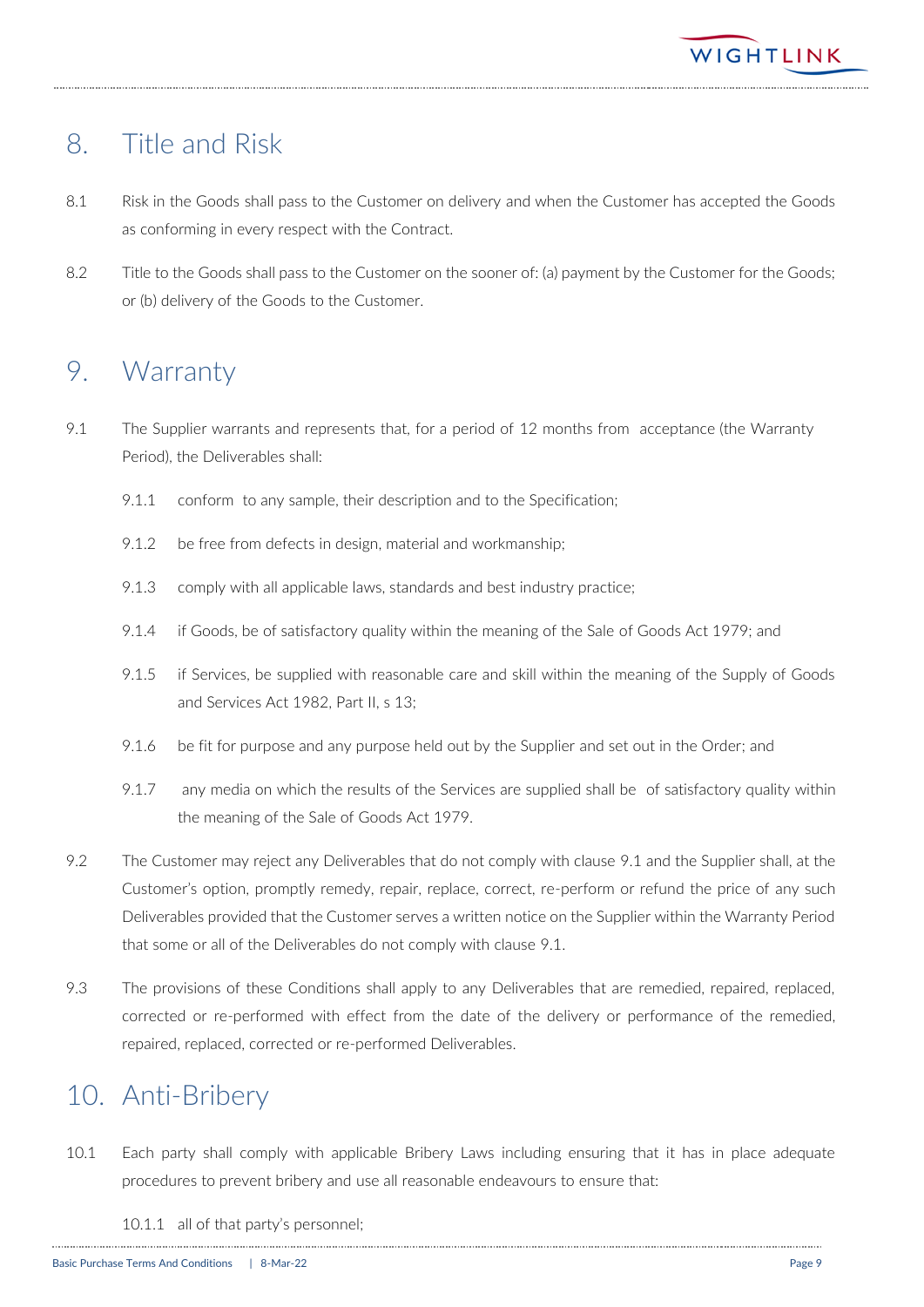

- 10.1.2 all others associated with that party; and
- 10.1.3 all of that party's subcontractors; involved in performing the Contract so comply.

# <span id="page-9-0"></span>11. Indemnity

- 11.1 The Supplier shall fully indemnify, and keep indemnified, the Customer from and against any losses, damages, liability, costs (including legal fees) and expenses incurred by the Customer as a result of or in connection with the Supplier's breach of any of the Supplier's obligations under the Contract (including any direct, indirect or consequential losses, loss of profit, loss of reputation and all interest, penalties and legal costs (calculated on a full indemnity basis) and all other professional costs and expenses) suffered or incurred by the Customer arising out of or in connection with:
	- 11.1.1 any claim made against the Customer for actual or alleged infringement of a third party's intellectual property rights arising out of, or in connection with, the manufacture, supply or use of the Goods, or receipt, use or supply of the Services (excluding the Customer Materials);
	- 11.1.2 any claim made against the Customer arising out of or in connection with the Supplier's breach of clause 16 of this Contract (processing of Personal Data) and any of its obligations under Data Protection Legislation; and
	- 11.1.3 any claim made against the Customer by a third party arising out of or in connection with the supply of the Goods, as delivered, or the Services.

#### <span id="page-9-1"></span>12. Insurance

12.1 During the term of the Contract and for a period of six years thereafter, the Supplier shall maintain in force, with a reputable insurance company, professional indemnity insurance, product liability insurance and public liability insurance to cover the liabilities that may arise under or in connection with the Contract, and shall, on the Customer's request, produce both the insurance certificate giving details of cover and the receipt for the current year's premium in respect of each insurance.

# <span id="page-9-2"></span>13. Limitation of Liability

- 13.1 Subject to clauses 12.4 and 12.5, the Customer's total liability under the Contract shall not exceed the amount paid in relation to each relevant Order.
- 13.2 Subject to clauses 12.4 and 12.5, the Customer shall not be liable for consequential, indirect or special losses.
- 13.3 Subject to clauses 12.4 and 12.5, the Customer shall not be liable for any of the following (whether direct or indirect):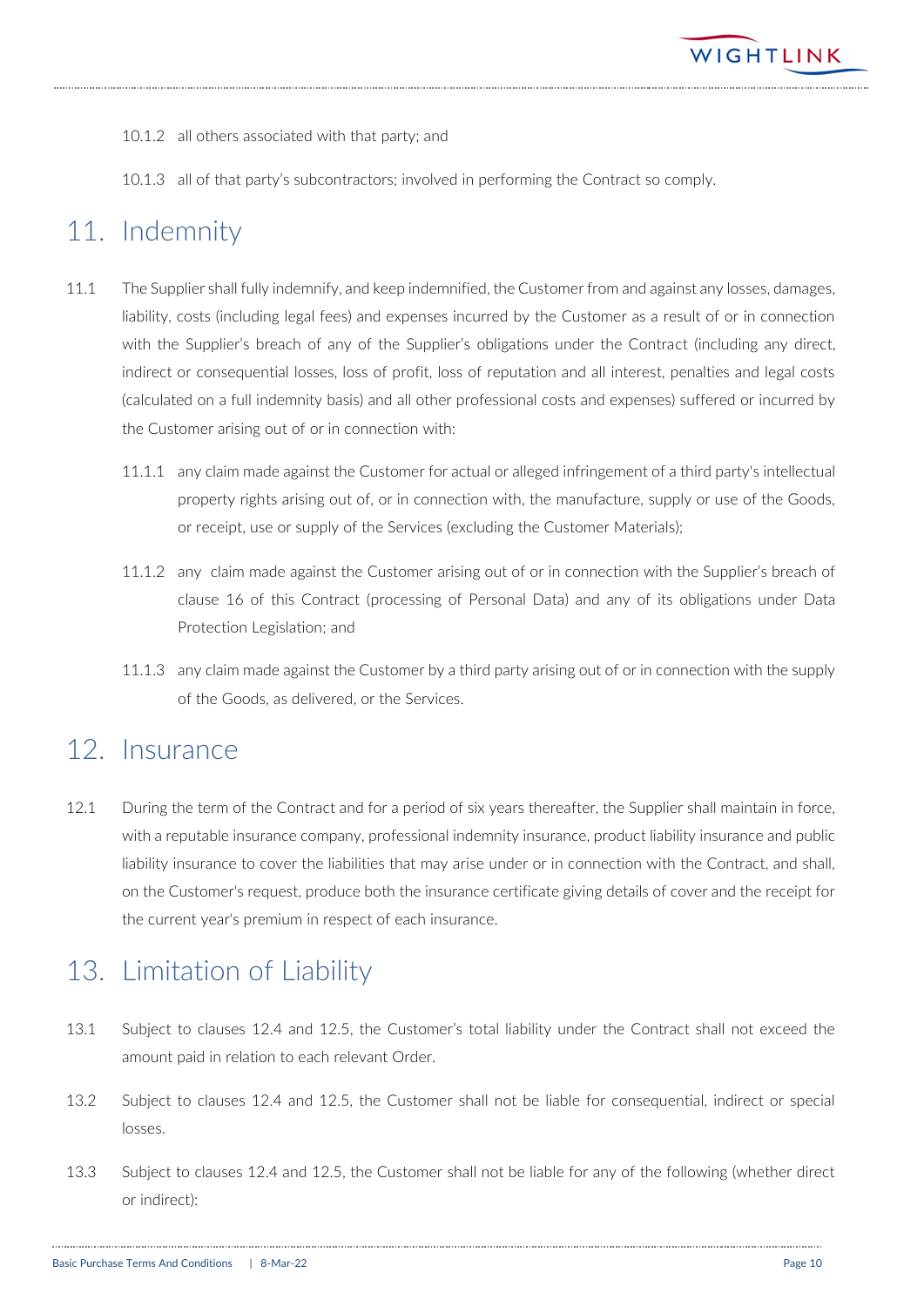

- 13.3.1 loss of profit;
- 13.3.2 loss of or corruption to data;
- 13.3.3 loss of use;
- 13.3.4 loss of production;
- 13.3.5 loss of contract;
- 13.3.6 loss of opportunity;
- 13.3.7 loss of savings, discount or rebate (whether actual or anticipated);
- 13.3.8 harm to reputation or loss of goodwill.
- 13.4 The limitations of liability set out in clauses 12.1 to 12.3 shall not apply in respect of any indemnities given by either party under the Contract.
- 13.5 Notwithstanding any other provision of the Contract, the liability of the parties shall not be limited in any way in respect of the following:
	- 13.5.1 death or personal injury caused by negligence;
	- 13.5.2 fraud or fraudulent misrepresentation;
	- 13.5.3 any other losses which cannot be excluded or limited by applicable law;
	- 13.5.4 any losses caused by wilful misconduct.

# <span id="page-10-0"></span>14. Intellectual Property Rights

- 14.1 All specifications provided by the Customer and all Intellectual Property Rights in the Deliverables made or performed in accordance with such specifications shall vest in and remain at all times the property of the Customer and such specifications may only be used by the Supplier as necessary to perform the Contract. The Supplier assigns (or shall procure the assignment) to the Customer absolutely, with full title guarantee, all right, title and interest in any such Intellectual Property Rights, and the Supplier shall do all such things and sign all documents necessary in the Customer's opinion to so vest all such Intellectual Property Rights in the Customer, and to enable the Customer to defend and enforce such Intellectual Property Rights, and the Supplier shall at the Customer's request waive or procure a waiver of applicable moral rights.
- 14.2 The Supplier shall indemnify the Customer from and against any losses, damages, liability, costs (including legal fees) and expenses incurred by the Customer as a result of or in connection with any action, demand or claim that use or possession of any of the Intellectual Property Rights, infringes the Intellectual Property Rights of any third party (a Supplier IPR Claim).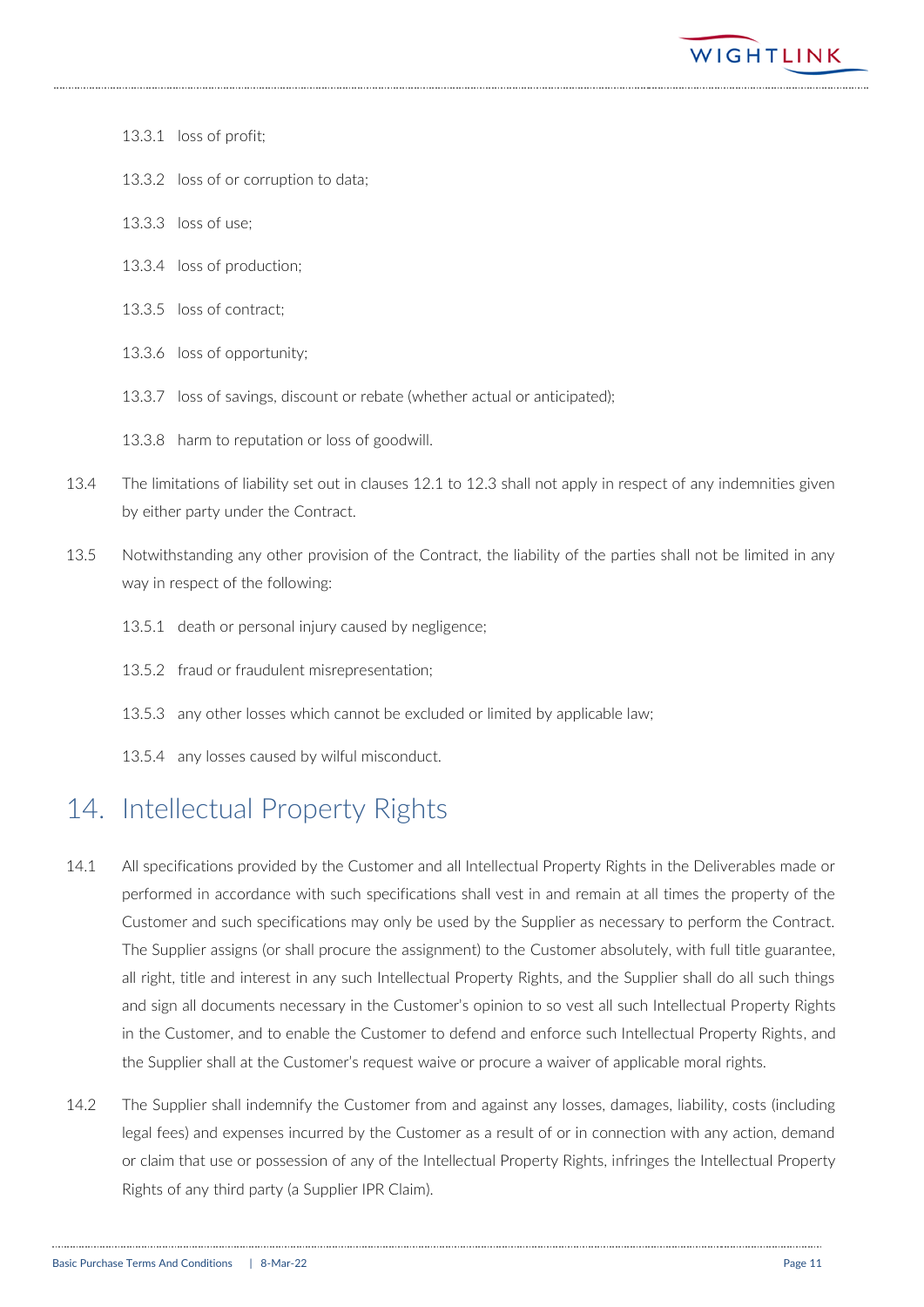# <span id="page-11-0"></span>15. Confidentiality

- 15.1 The Supplier shall keep confidential all Confidential Information of the Customer and shall only use the same as required to perform the Contract. The provisions of this clause shall not apply to:
	- 15.1.1 any information which was in the public domain at the date of the Contract;
	- 15.1.2 any information which comes into the public domain subsequently other than as a consequence of any breach of the Contract or any related agreement;
	- 15.1.3 any information which is independently developed by the Supplier without using information supplied by the Customer ; or
	- 15.1.4 any disclosure required by law or a regulatory authority or otherwise by the provisions of the Contract.
- 15.2 This clause shall remain in force in perpetuity.

### <span id="page-11-1"></span>16. Processing of Personal Data

- 16.1 Each party warrants that it shall at all times fully comply with its obligations under all relevant Data Protection Legislation and shall not perform their obligations under the Contract in such a way as to cause the other party to breach any of its applicable obligations under the Data Protection Legislation.
- 16.2 The Supplier shall full indemnify and keep indemnified the Customer against:
	- 16.2.1 all losses, claims, damages, liabilities, fines, interest, penalties, costs, charges, sanctions, expenses, compensation paid to Data Subjects (including compensation to protect goodwill and ex gratia payments), demands and legal and other professional costs (calculated on a full indemnity basis and in each case whether or not arising from any investigation by, or imposed by, a supervisory authority) arising out of or in connection with any breach by the Supplier of its obligations under this clause 15; and
	- 16.2.2 all amounts paid or payable by the Customer to a third party which would not have been paid or payable if the Supplier's breach of this clause 15 had not occurred.
- 16.3 Should the Supplier be deemed a Processor then the parties will enter into a separate Data Processing Agreement.

# <span id="page-11-2"></span>17. Force Majeure

17.1 A party shall not be liable if delayed in or prevented from performing its obligations due to Force Majeure, provided that it: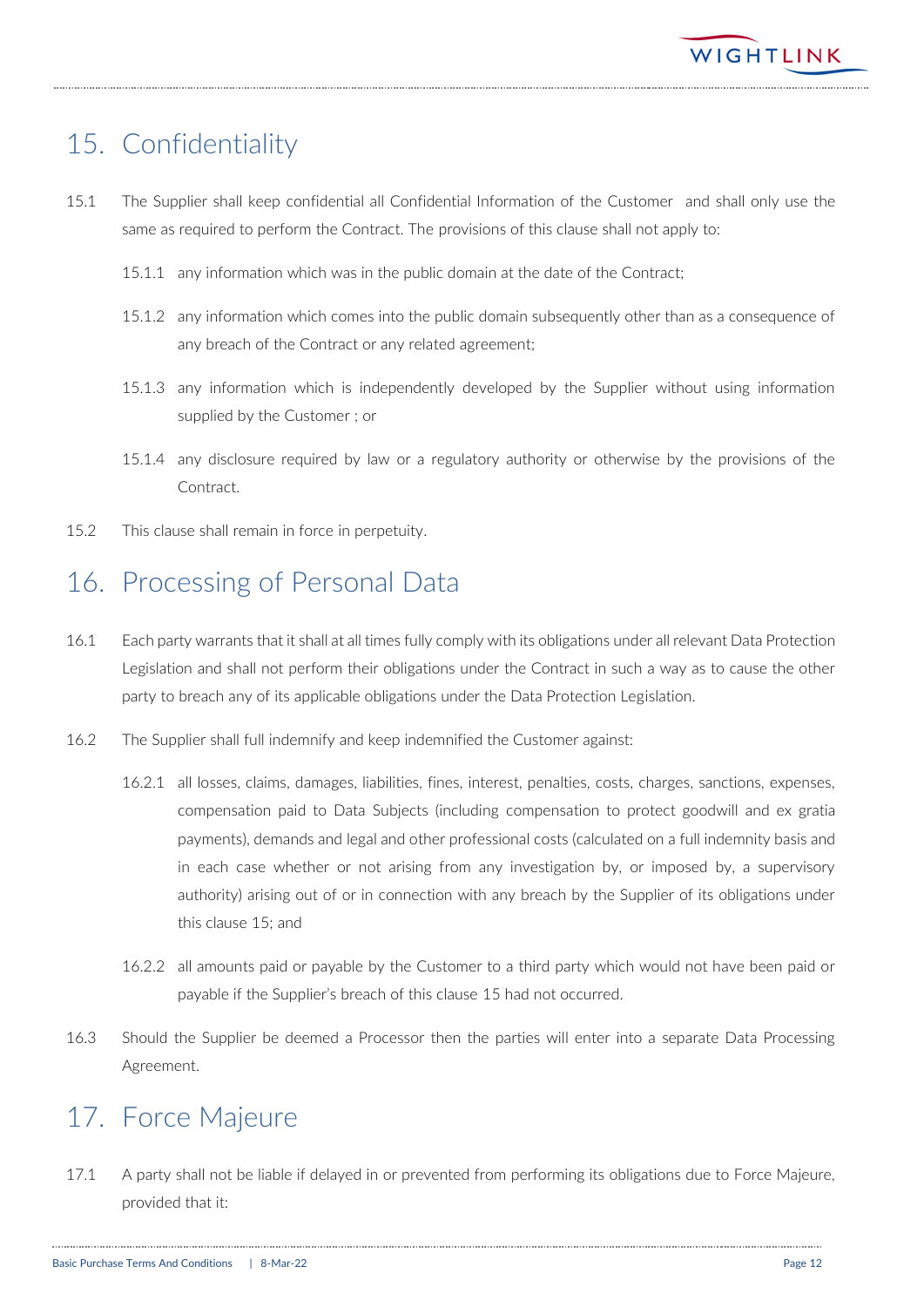

- 17.1.1 promptly notifies the other of the Force Majeure event and its expected duration; and
- 17.1.2 uses best endeavors to minimise the effects of that event.
- 17.2 If, due to Force Majeure, a party:
	- 17.2.1 is or shall be unable to perform a material obligation; or
	- 17.2.2 is delayed in or prevented from performing its obligations for a continuous period exceeding 14 days or total of more than 30 days in any consecutive period of 60 days; the other party may terminate the Contract on immediate notice.

#### <span id="page-12-0"></span>18. Termination

- 18.1 The Customer may terminate the Contract or any other contract which it has with the Supplier at any time by giving notice in writing to the Supplier if:
	- 18.1.1 the Supplier commits a material breach of the Contract and such breach is not remediable;
	- 18.1.2 the Supplier commits a material breach of the Contract which is not remedied within 14 days of receiving written notice of such breach;
	- 18.1.3 any consent, licence or authorisation held by the Supplier is revoked or modified such that the Supplier is no longer able to comply with its obligations under the Contract or receive any benefit to which it is entitled.
- 18.2 The Customer may terminate the Contract at any time by giving notice in writing to the Supplier if the Supplier:
	- 18.2.1 stops carrying on all or a significant part of its business, or indicates in any way that it intends to do so;
	- 18.2.2 is unable to pay its debts either within the meaning of section 123 of the Insolvency Act 1986 or if the Customer reasonably believes that to be the case;
	- 18.2.3 becomes the subject of a company voluntary arrangement under the Insolvency Act 1986;
	- 18.2.4 has a receiver, manager, administrator or administrative receiver appointed over all or any part of its undertaking, assets or income;
	- 18.2.5 has a resolution passed for its winding up;
	- 18.2.6 has a petition presented to any court for its winding up or an application is made for an administration order, or any winding-up or administration order is made against it;
	- 18.2.7 is subject to any procedure for the taking control of its goods that is not withdrawn or discharged within 7 days of that procedure being commenced;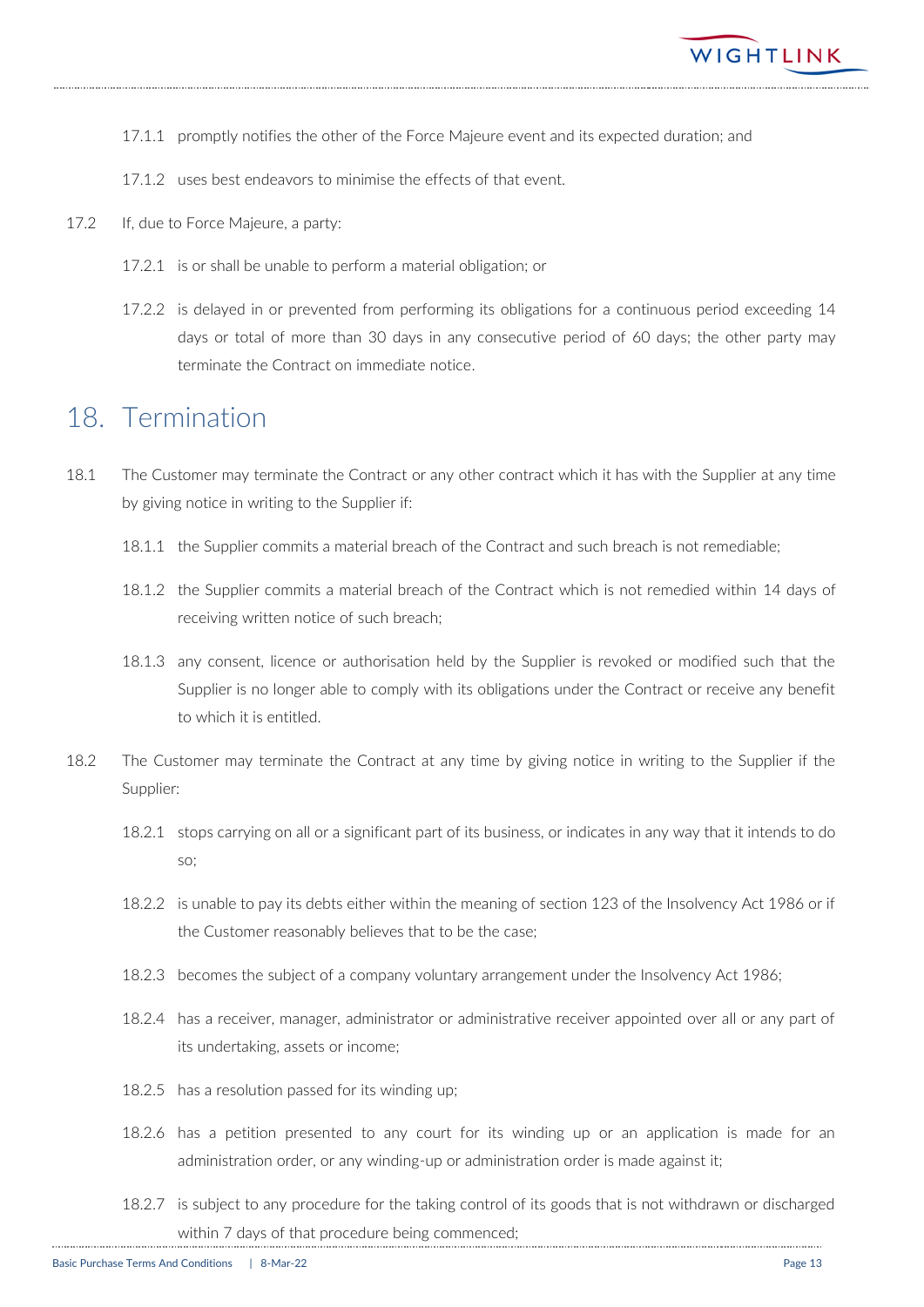

- 18.2.8 has a freezing order made against it;
- 18.2.9 is subject to any recovery or attempted recovery of items supplied to it by a supplier retaining title in those items;
- 18.2.10 is subject to any events or circumstances analogous to those in clauses 17.2.1 to 17.2.9 in any jurisdiction:
- 18.3 Termination or expiry of the Contract shall not affect any accrued rights and liabilities of the Customer at any time up to the date of termination.

#### <span id="page-13-0"></span>19. Notices

- 19.1 Any notice given to a party under or in connection with the Contract shall be in writing and shall be:
	- 19.1.1 delivered by hand or by pre-paid first-class post or other next working day delivery service at its registered office (if a company) or its principal place of business (in any other case); or
	- 19.1.2 sent by email to the address specified in the Order.

# <span id="page-13-1"></span>20. Entire Agreement

- 20.1 The parties agree that the Contract and any documents entered into pursuant to it constitutes the entire agreement between them and supersedes all previous agreements, understandings and arrangements between them, whether in writing or oral in respect of its subject matter.
- 20.2 Each party acknowledges that it has not entered into the Contract or any documents entered into pursuant to it in reliance on, and shall have no remedies in respect of, any representation or warranty that is not expressly set out in the Contract or any documents entered into pursuant to it. No party shall have any claim for innocent or negligent misrepresentation on the basis of any statement in the Contract.
- 20.3 Nothing in these Conditions purports to limit or exclude any liability for fraud.

#### <span id="page-13-2"></span>21. Variation

No variation of the contract shall be valid or effective unless it is in writing, refers to the Contract and these Conditions and is duly signed or executed by, or on behalf of, the customer.

# <span id="page-13-3"></span>22. Assignment

22.1 The Supplier may not assign, subcontract or encumber any right or obligation under the Contract, in whole or in part, without the Customer's prior written consent.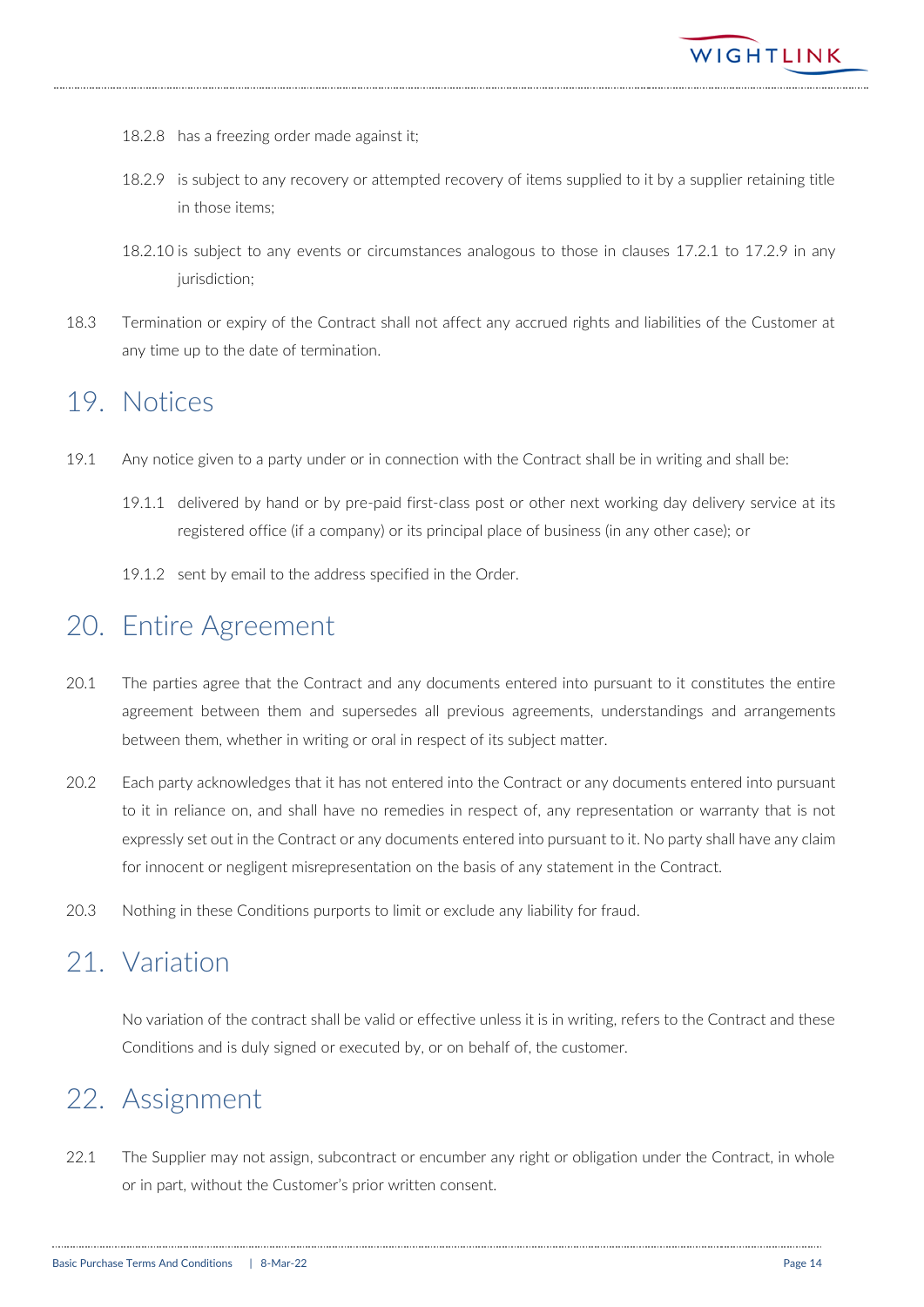# <span id="page-14-0"></span>23. Set off

- 23.1 The Customer shall be entitled to set-off under the Contract any liability which it has or any sums which it owes to the Supplier under the Contract or under any other contract which the Customer has with the Supplier.
- 23.2 The Supplier shall pay all sums that it owes to the Customer under the Contract without any set-off, counterclaim, deduction or withholding of any kind, save as may be required by law.

# <span id="page-14-1"></span>24. No Partnership or Agency

The parties are independent persons and are not partners, principal and agent or employer and employee and the contract does not establish any joint venture, trust, fiduciary or other relationship between them, other than the contractual relationship expressly provided for in it. None of the parties shall have, nor shall represent that they have, any authority to make any commitments on the other party's behalf.

# <span id="page-14-2"></span>25. Severance

25.1 If any provision of the Contract (or part of any provision) is or becomes illegal, invalid or unenforceable, the legality, validity and enforceability of any other provision of the Contract shall not be affected.

# <span id="page-14-3"></span>26. Conflicts within Contract

26.1 If there is a conflict between the terms contained in the Conditions and the terms of the Order, schedules, appendices or annexes to the Contract, the terms of the Conditions shall prevail. The Supplier waives any right it might otherwise have to rely on any term endorsed upon, delivered with or contained in any documents of the Supplier that is inconsistent with these Conditions.

# <span id="page-14-4"></span>27. Third Party Rights

27.1 A person who is not a party to the Contract shall not have any rights under the Contracts (Rights of Third Parties) Act 1999 to enforce any of the provisions of the Contract.